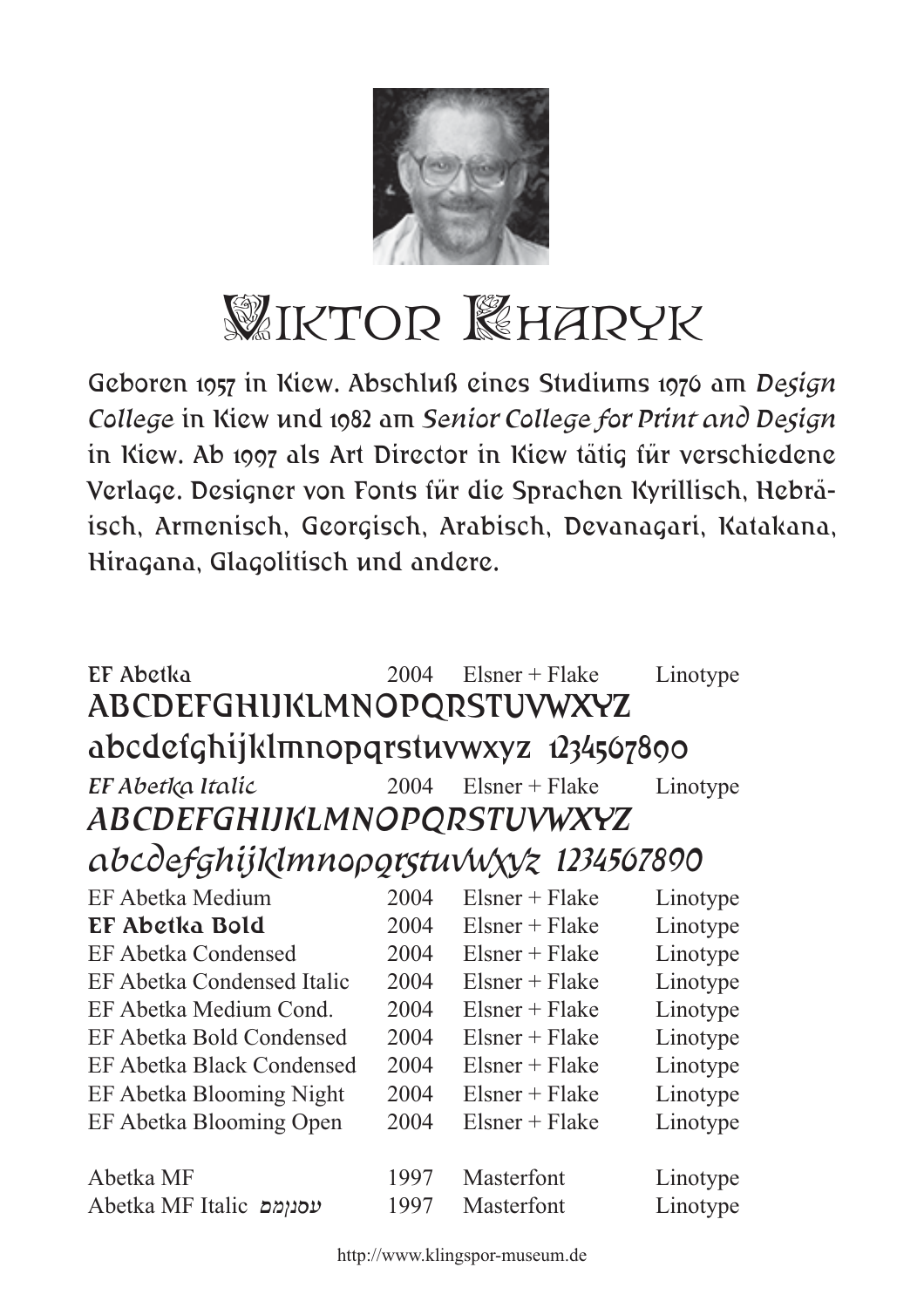| abcdeeghijklmnoøgrstuvwxyz 1234567890 |      |                  |                 |
|---------------------------------------|------|------------------|-----------------|
| ABCDEFGHIJKLMNOPQRSTUVWXYZ            |      |                  |                 |
| <b><i><u>Rilibin</u></i></b>          | 2004 | $Elsner + Flake$ | Linotype        |
| <b>Bilbo Bold</b>                     |      | $Elsner + Flake$ | www.myfonts.com |
| Bilbo Regular                         |      | $Elsner + Flake$ | www.myfonts.com |
| Arsena Bold Italic                    | 2013 | Apostrof         | www.myfonts.com |
| Arsena Bold                           | 2013 | Apostrof         | www.myfonts.com |
| Arsena Italic                         | 2013 | Apostrof         | www.myfonts.com |
| Arsena                                | 2013 | Apostrof         | www.myfonts.com |
| Abetka MF Wide Left Bold              | 1997 | Masterfont       | Linotype        |
| Abetka MF Wide Left                   | 1997 | Masterfont       | Linotype        |
| Abetka MF Wide Bold Italic            | 1997 | Masterfont       | Linotype        |
| Abetka MF Wide Bold                   | 1997 | Masterfont       | Linotype        |
| Abetka MF Wide Italic                 | 1997 | Masterfont       | Linotype        |
| Abetka MF Wide                        | 1997 | Masterfont       | Linotype        |
| Abetka MF Narrow Left Bold            | 1997 | Masterfont       | Linotype        |
| Abetka MF Narrow Left                 | 1997 | Masterfont       | Linotype        |
| Abetka MF Narrow Bold Italic          | 1997 | Masterfont       | Linotype        |
| <b>Abetka MF Narrow Bold</b>          | 1997 | Masterfont       | Linotype        |
| Abetka MF Narrow Italic               | 1997 | Masterfont       | Linotype        |
| <b>Abetka MF Narrow</b>               | 1997 | Masterfont       | Linotype        |
| Abetka MF Left Bold                   | 1997 | Masterfont       | Linotype        |
| Abetka MF Left                        | 1997 | Masterfont       | Linotype        |
| Abetka MF Bold Italic והדגבא          | 1997 | Masterfont       | Linotype        |
| Abetka MF Bold נוממלכ                 | 1997 | Masterfont       | Linotype        |
|                                       |      |                  |                 |

| $\alpha$                                                                                                       |      |                  | 1 <i>W)</i> 1/V1V |
|----------------------------------------------------------------------------------------------------------------|------|------------------|-------------------|
| <b>Bilibin Medium</b>                                                                                          | 2004 | $Elsner + Flake$ | Linotype          |
| <b>Bilibin Bold</b>                                                                                            | 2004 | $Elsner + Flake$ | Linotype          |
| <b>Blooming Meadow Day</b>                                                                                     | 2007 | ParaType         | Linotype          |
| NAKAME KOZECHA CUZEL NA LAMAN MA CUZEVAR                                                                       |      |                  |                   |
| WANALAR RESERVE TENESI SELELE LARA SERIKAN TENERGETIK SE                                                       |      |                  |                   |
| <b>Blooming Meadow Night</b>                                                                                   | 2007 | ParaType         | Linotype          |
|                                                                                                                |      |                  |                   |
| ASSESSMENT AND THE CONTRACTOR OF A REPORT OF A REPORT OF A REPORT OF A REPORT OF A REPORT OF A REPORT OF A REP |      |                  |                   |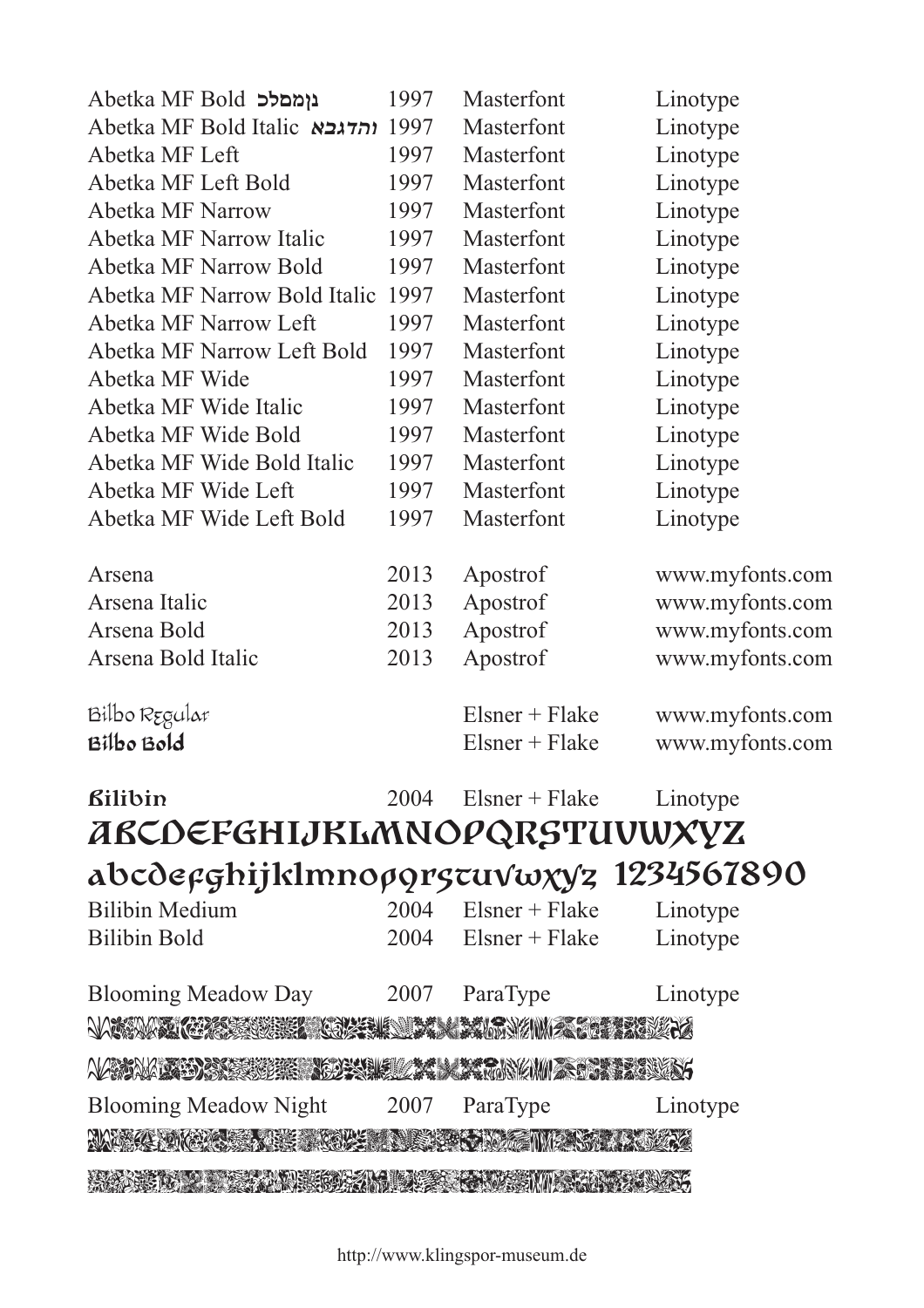| Bogdan Rejestrowy<br><i>ABCDEFGHIJKLMNOPQRSTUVWXYZ</i> | 2006 | ParaType                | Linotype        |
|--------------------------------------------------------|------|-------------------------|-----------------|
| abcdefghijklmnoporstuvwxvz 1234567890                  |      |                         |                 |
| Bogdan Rejestrowy Cursive                              | 2006 | ParaType                | Linotype        |
| Bogdan Siczowy                                         | 2006 | ParaType                | Linotype        |
| ABCDEFGHTJKLMNOPQRSTUVW                                |      |                         |                 |
|                                                        |      |                         |                 |
| abcdefghijklmnopqrszuvwxyz 1234567890                  |      |                         |                 |
| Bogdan Siczowy Cuŕsive                                 | 2006 | ParaType                | Linotype        |
| Caslon 1821<br>mit Konstantin Golovchenko              | 2013 | Apostrof                | www.myfonts.com |
| DecoAkt Light                                          |      | $Elsner + Flake$        | www.myfonts.com |
| DecoUni Light                                          |      | $Elsner + Flake$        | www.myfonts.com |
| DecoUni                                                |      | $Elsner + Flake$        | www.myfonts.com |
| DecoUni Medium                                         |      | $Elsner + Flake$        | www.myfonts.com |
|                                                        |      |                         |                 |
| DNipro<br>mit Genadij Zarechnjuk                       | 2016 | Apostrof                | www.myfonts.com |
|                                                        | 2004 | $Elsner + Flake$        | Linotype        |
|                                                        | 2004 | $Elsner + Flake$        | Linotype        |
| \$ FF G <sub>C</sub> #1                                |      | TIMBÉBALE ET UNIVITETUS |                 |
|                                                        |      |                         |                 |
|                                                        |      | ίι ντοχτι               |                 |
|                                                        | 2004 | $Elsner + Flake$        | Linotype        |
| $E$ , and $E$ (w) also                                 |      | $Elsner + Flake$        | Linotype        |
| Florentin 2D                                           | 2011 | 2D Typo                 | www.myfonts.com |
| Florentin 2D Italic                                    | 2011 | 2D Typo                 | www.myfonts.com |
| Florentin 2D Bold                                      | 2011 | 2D Typo                 | www.myfonts.com |
| Florentin 2D Bold Italic                               | 2011 | 2D Typo                 | www.myfonts.com |
| Florentin 2D Gravure                                   | 2011 | 2D Typo                 | www.myfonts.com |
| Florentin 2D Gravure Italic                            | 2011 | 2D Typo                 | www.myfonts.com |
| <b>Florentin 2D Outline</b>                            | 2011 | 2D Typo                 | www.myfonts.com |
| Florentin 2D Outline Italic                            | 2011 | 2D Typo                 | www.myfonts.com |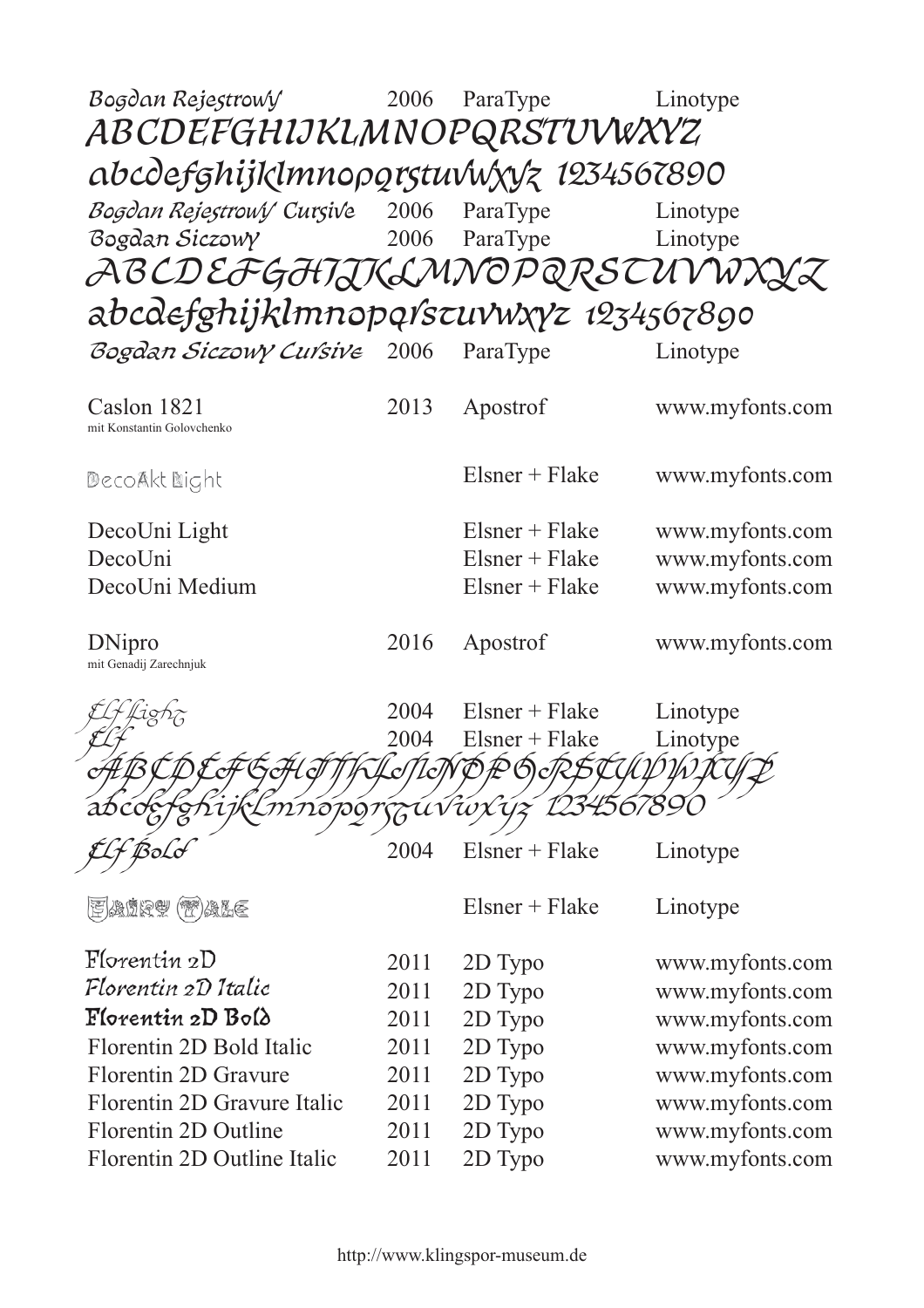## Gandalf 2004 2004 Elsner + Flake Elsner + Flake Linotype Linotype ABCOEFGhijkLMNOPQRSTUVWXYZ abcdefghijklmnopqrstuvwxyz 1234567890<br>Gandalf Medium 2004 Elsner + Flake

| <b>Gandalf Bold</b>                                        | 2004 | $Elsner + Flake$                     | Linotype                           |
|------------------------------------------------------------|------|--------------------------------------|------------------------------------|
| <b>Gandalf Black</b>                                       | 2004 | $Elsner + Flake$                     | Linotype                           |
| Gimli Regular<br>Gimli Bolò<br>mit Marina Belotserjovskaja |      | $Elsner + Flake$<br>$Elsner + Flake$ | www.myfonts.com<br>www.myfonts.com |
| Gløin Regular<br>Gloin Bold<br>mit Marina Belotserjovskaja |      | $Elsner + Flake$<br>$Elsner + Flake$ | www.myfonts.com<br>www.myfonts.com |

Getto

| Iceberg                     | 2012 | Cyreal   | Google Font     |
|-----------------------------|------|----------|-----------------|
| Iceland                     | 2011 | Cyreal   | Google Font     |
| New Hotinok 2D              | 2010 | 2D Typo  | www.myfonts.com |
| New Hotinok 2D Oblique      | 2010 | 2D Typo  | www.myfonts.com |
| New Hotinok 2D Bold         | 2010 | 2D Typo  | www.myfonts.com |
| New Hotinok 2D Bold Oblique | 2010 | 2D Typo  | www.myfonts.com |
| Joker                       | 2005 | ParaType | Linotype        |
| Doker Outline               | 2005 | ParaType | Linotype        |

## EF Kiev 2002 Elsner + Flake Linotype ABCDEFGHIJKLMNOPQRSTUVWXYZ abcdefghijklmnopqrstuvwxyz 1234567890

| EF Kiev Oblique             | 2002 | Elsner + Flake | Linotype |
|-----------------------------|------|----------------|----------|
| EF Kiev Italic              | 2002 | Elsner + Flake | Linotype |
| <b>EF Kiev Medium</b>       | 2002 | Elsner + Flake | Linotype |
| EF Kiev Medium Italic       | 2002 | Elsner + Flake | Linotype |
| <b>EF Kiev Bold</b>         | 2002 | Elsner + Flake | Linotype |
| <b>EF Kiev Bold Oblique</b> | 2002 | Elsner + Flake | Linotype |
| EF Kiev Bold Italic         | 2002 | Elsner + Flake | Linotype |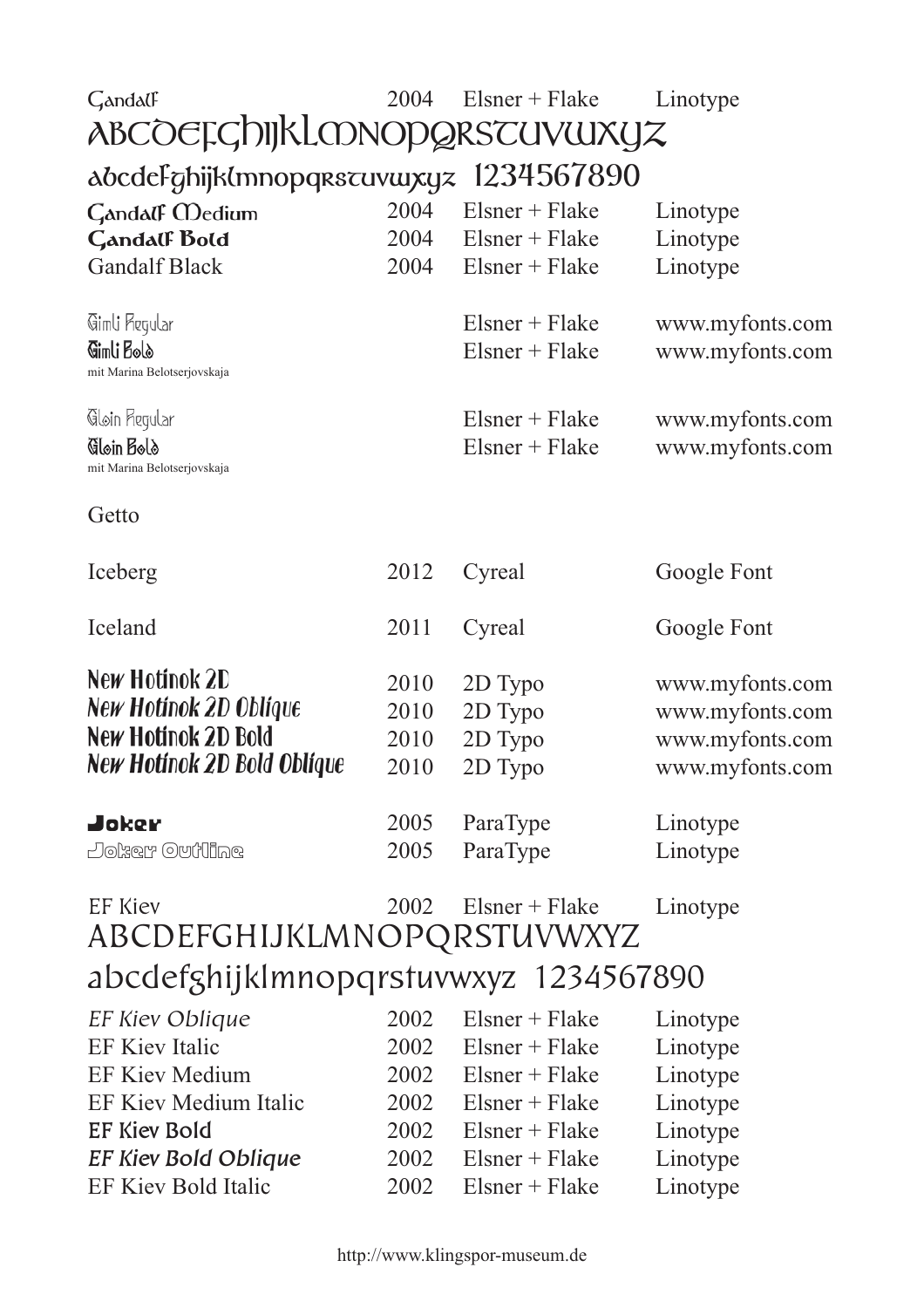|                             | Kiev MF                                            | 1999 | Masterfont       | Linotype        |
|-----------------------------|----------------------------------------------------|------|------------------|-----------------|
|                             | Kiev MF Italic סנמלכך                              | 1999 | Masterfont       | Linotype        |
|                             | Kiev MF Bold פרסנמל                                | 1999 | Masterfont       | Linotype        |
|                             | Kiev MF Bold Italic ומסלכך                         | 1999 | Masterfont       | Linotype        |
|                             |                                                    |      |                  |                 |
|                             | Kyiv Semi Light                                    | 2016 | Apostrof         | www.myfonts.com |
|                             | Kyiv Semi Light Italic                             | 2016 | Apostrof         | www.myfonts.com |
|                             | Kyiv Semi Light Half Italic                        | 2016 | Apostrof         | www.myfonts.com |
|                             | Kyiv Semi                                          | 2016 | Apostrof         | www.myfonts.com |
|                             | Kyiv Semi Italic                                   | 2016 | Apostrof         | www.myfonts.com |
|                             | Kyiv Semi Half Italic                              | 2016 | Apostrof         | www.myfonts.com |
|                             | Kyiv Bold                                          | 2016 | Apostrof         | www.myfonts.com |
|                             | Kyiv Bold Italic                                   | 2016 | Apostrof         | www.myfonts.com |
|                             | Kyiv Extra Bold                                    | 2016 | Apostrof         | www.myfonts.com |
|                             | Kyiv Ultra Bold                                    | 2016 | Apostrof         | www.myfonts.com |
|                             | <b>Kyiv Compact</b>                                | 2016 | Apostrof         | www.myfonts.com |
|                             | Kyiv Econom                                        | 2016 | Apostrof         | www.myfonts.com |
|                             | Ladoga Text Regular                                | 2010 | ParaType         | www.myfonts.com |
|                             | Ladoga Text Italic                                 | 2010 | ParaType         | www.myfonts.com |
|                             | Ladoga Display Regular                             | 2010 | ParaType         | www.myfonts.com |
|                             | Ladoga Display Italic                              | 2010 | ParaType         | www.myfonts.com |
|                             | ᡶ᠊ᢗᡤ᠍ᠡᢧ᠋ᠯᢗᡰᡇ                                       | 2002 | $Elsner + Flake$ | www.myfonts.com |
|                             | ABCDEFCHHJKLMNOPORSTULLUXYZ                        |      |                  |                 |
| Gbcdepotrijklmnopgrstuuwxyz |                                                    |      |                  | 123456700       |
|                             |                                                    |      |                  |                 |
|                             | Lanzung Bold                                       | 2002 | $Elsner + Flake$ | www.myfonts.com |
|                             | Letopis                                            | 2006 |                  |                 |
|                             | LIDIA<br>nach Iraida Chepil · Polygraphmash · 1967 | 1983 | ParaType         | Linotype        |
|                             | Netta MF 222011                                    | 1999 | Masterfont       | Linotype        |
|                             | Netta Bold MF 550117                               | 1999 | Masterfont       | Linotype        |
|                             |                                                    |      |                  |                 |
|                             | 2 Quadro                                           | 2013 | Apostrof         | www.myfonts.com |
|                             | 2 Quadro Italic                                    | 2013 | Apostrof         | www.myfonts.com |
|                             | 2 Quadro Bold                                      | 2013 | Apostrof         | www.myfonts.com |
|                             | 2 Quadro Bold Italic                               | 2013 | Apostrof         | www.myfonts.com |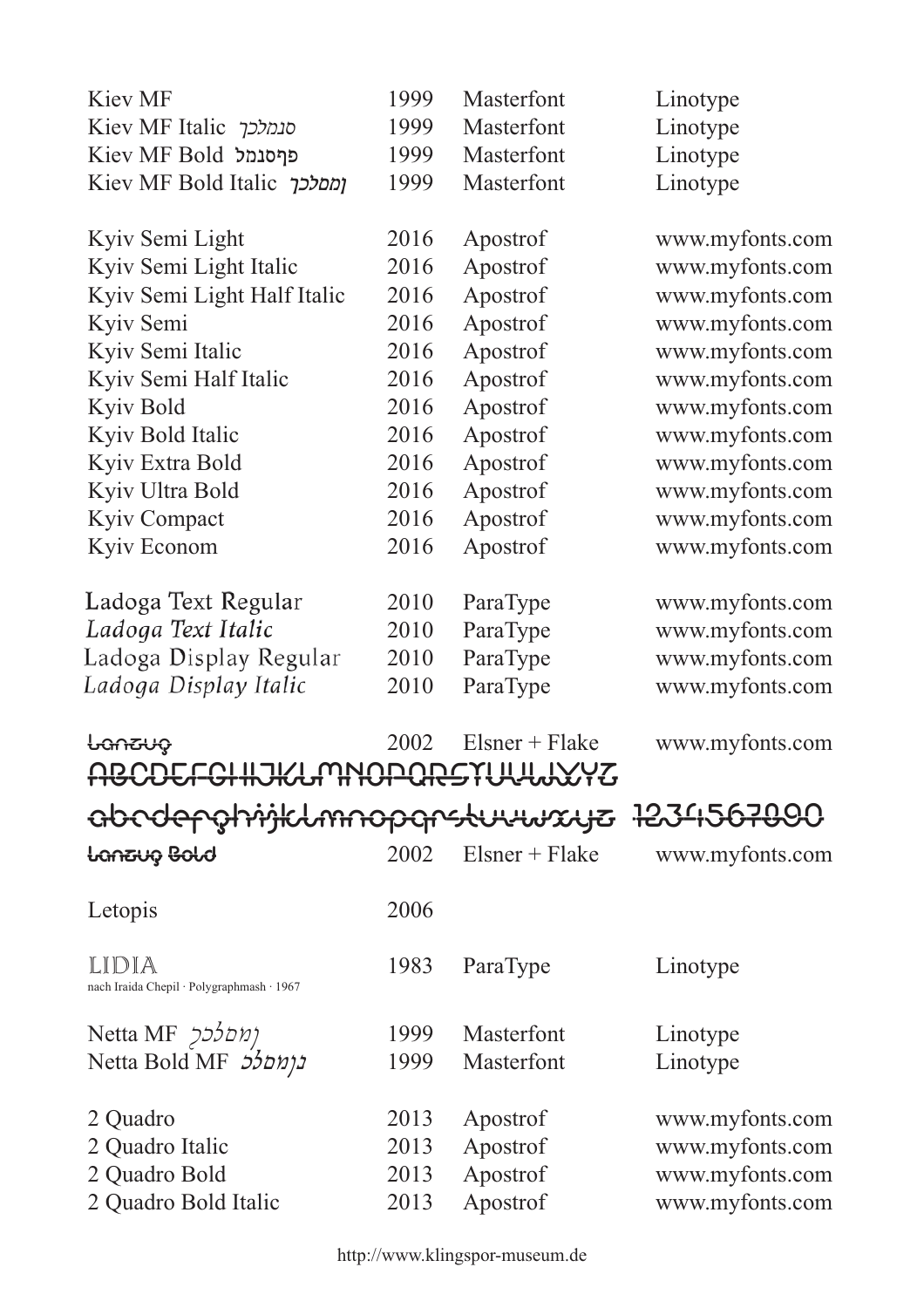| 2 Quadro Tight<br>2 Quadro Tight Italic                     | 2013<br>2013 | Apostrof<br>Apostrof | www.myfonts.com<br>www.myfonts.com |
|-------------------------------------------------------------|--------------|----------------------|------------------------------------|
| 2 Quadro Tight Bold                                         | 2013         | Apostrof             | www.myfonts.com                    |
| 2 Quadro Black Condensed                                    | 2013         | Apostrof             | www.myfonts.com                    |
|                                                             |              |                      |                                    |
| <b>ROSE ODECO</b>                                           | 2001         | $Elsner + Flake$     | Linotype                           |
| ZECOROCOMZORRIORONOMOROORO                                  |              |                      |                                    |
| ABCDEFGHIJKLMNOPQRSTUVWXYZ 1234567890                       |              |                      |                                    |
| $\Box$ rose $\bigcirc$ deco $\Box$ inlay $\bigcirc$ ne 2001 |              | $Elsner + Flake$     | Linotype                           |
| ※ROSE ※DECO ※INLAY ※WO                                      | 2001         | $Elsner + Flake$     | Linotype                           |
|                                                             |              |                      |                                    |
| <b>R</b> ose <b>G</b> arden                                 | 2001         | $Elsner + Flake$     | Linotype                           |
| ZBCDCECHIIKENNOPORSK(IVMXYZ                                 |              |                      |                                    |
| ABCDEFGHIJKLMNOPQRSTUVWXYZ 1234567890                       |              |                      |                                    |
| Rose Garden Inlay One                                       | 2001         | $Elsner + Flake$     | Linotype                           |
| <b>&amp;ROSE &amp;GARDEN IINLAY ISTWO</b>                   | 2001         | $Elsner + Flake$     | Linotype                           |
| <b>ROSE GARDEN BOLD</b>                                     | 2001         | $Elsner + Flake$     | Linotype                           |
| Rose Garden Bd In. One                                      | 2001         | $Elsner + Flake$     | Linotype                           |
| <b>*ROSE *GARDEN * BD HIN. #ITWO</b>                        | 2001         | $Elsner + Flake$     | Linotype                           |
| $\boldsymbol{S}$ imeon 2 $\boldsymbol{\mathcal{D}}$         | 2011         | 2D Typo              | www.myfonts.com                    |
| Uni Font Fat Black                                          | 2004         | $Elsner + Flake$     | Linotype                           |
| <b>ABCDEFGHIJKLMNOPQRSTUVWXYZ</b>                           |              |                      |                                    |
| abcdefghijklmnopgrstuvwxyz 1234567890                       |              |                      |                                    |
| Uni Font Fat White                                          | 2004         | $Elsner + Flake$     | Linotype                           |
| <u>u kilio t</u> in                                         |              |                      |                                    |
|                                                             | 2007         | ParaType             | Linotype                           |
| <u> MBCDEESHIIDKEKNODGRSTIGWWXXIZ</u>                       |              |                      |                                    |
| <u> Mekemerebeilið kark opgebilgna myns 19545 (1900</u>     |              |                      |                                    |
|                                                             |              |                      |                                    |
| Varbur Light                                                | 2004         | $Elsner + Flake$     | Linotype                           |
| Varbur Light Outline                                        | 2004         | $Elsner + Flake$     | Linotype                           |
| Varbur Light Touch                                          | 2004         | $Elsner + Flake$     | Linotype                           |
| <b>SECTIONS</b>                                             | 2004         | $Elsner + Flake$     | Linotype                           |
| <b>DECLEQUE COLORED.</b>                                    | 2004         | $Elsner + Flake$     | Linotype                           |